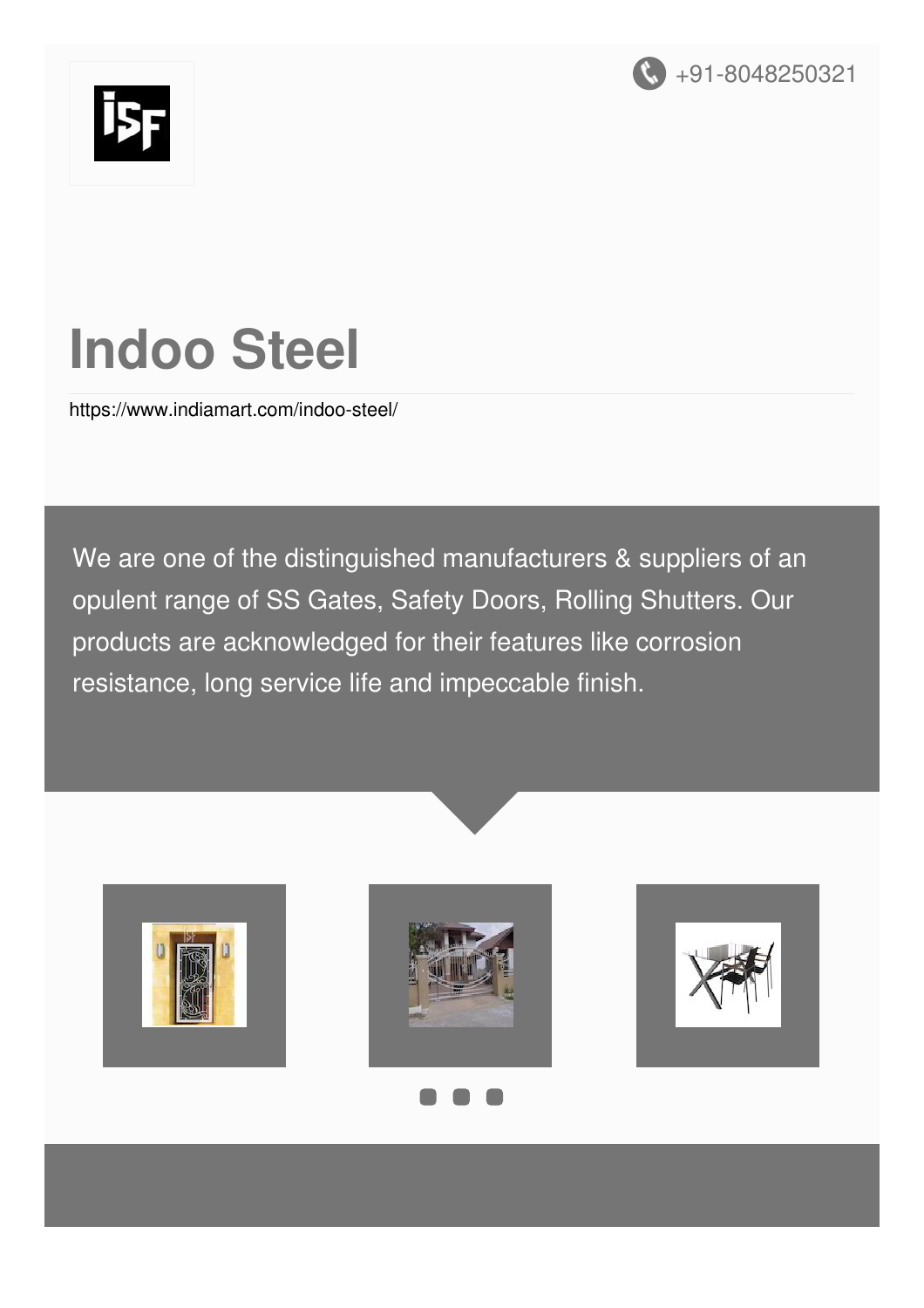#### About Us

Established in the year 1995, we, "**Indoo Steel"**, have emerged as a renowned manufacturer and supplier of a qualitative array of SS Gates, SS Safety Doors, SS Windows, SS Staircase and SS Railing etc. in Faridabad.

Our unparalleled range of products are known for its accurate dimensions, high strength, durability and resistance against corrosion. In addition, with the support of our experts we efficient provides prompt services to the customers, which help us in enhancing the décor of various establishments. These products are manufactured using finest quality stainless steel, aluminum and other raw material, which is sourced from reputed vendors. Our entire range is available at cost-effective prices and are in sync with global quality standards and norms. Apart from this, we are fabricating our range as per the specifications provided by the customers, we also design these gates in different dimension and sizes. Our offered range is highly reliable, durable, dimensionally accurate, hence provide the customer with complete security.

We always lay emphasis on the quality and we work hard in order to maintain high standards throughout our business processes. The quality analyzers of our organization, subject the each product to stringent tests on varied parameters to ensure defect free products delivered to the customers. Beside this, we are also supported by a commodious warehousing unit, which help us in storing our...

> **For more information, please visit** <https://www.indiamart.com/indoo-steel/profile.html>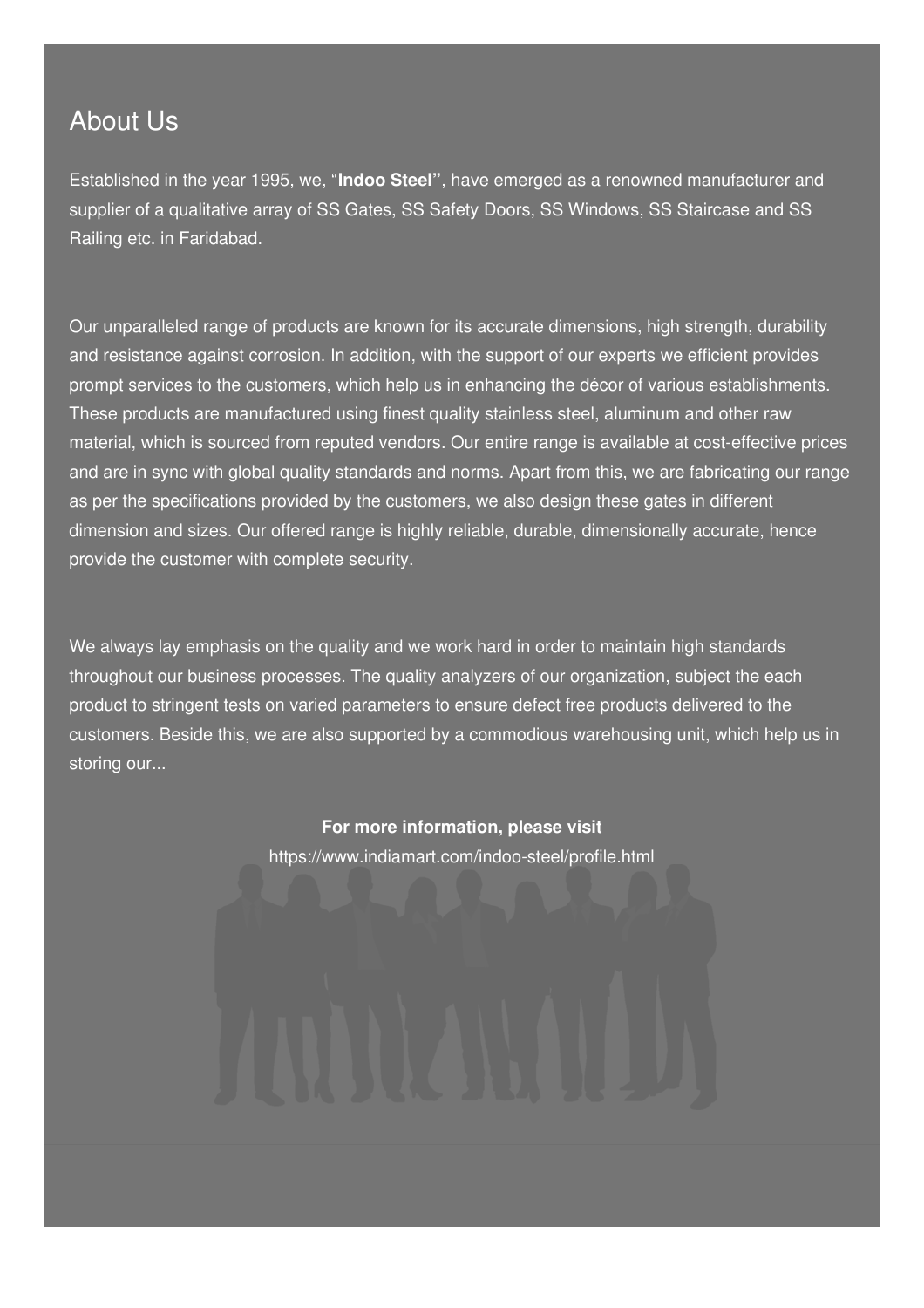#### **STAINLESS STEEL SAFETY DOORS**



Stainless Steel Exterior Door



**Stainless Steel Safety Door** 



**Stainless Steel Gate** 



**Stainless Steel Safety Door**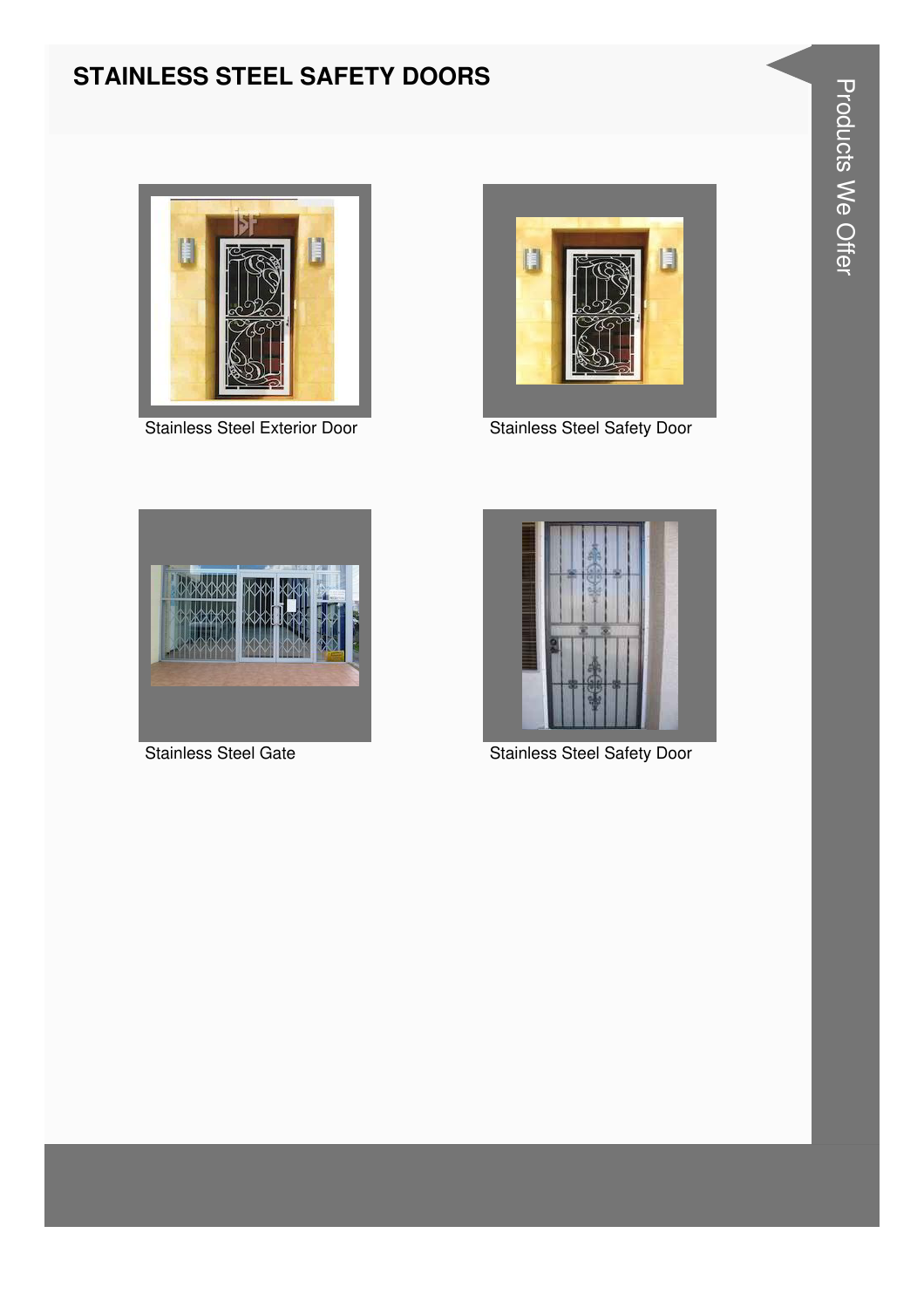#### **STAINLESS STEEL GATE**



**Entrance Gate** 



**Stainless Steel Entrance Gate** 



**Stainless Steel Gate** 



**Stainless Steel Gate**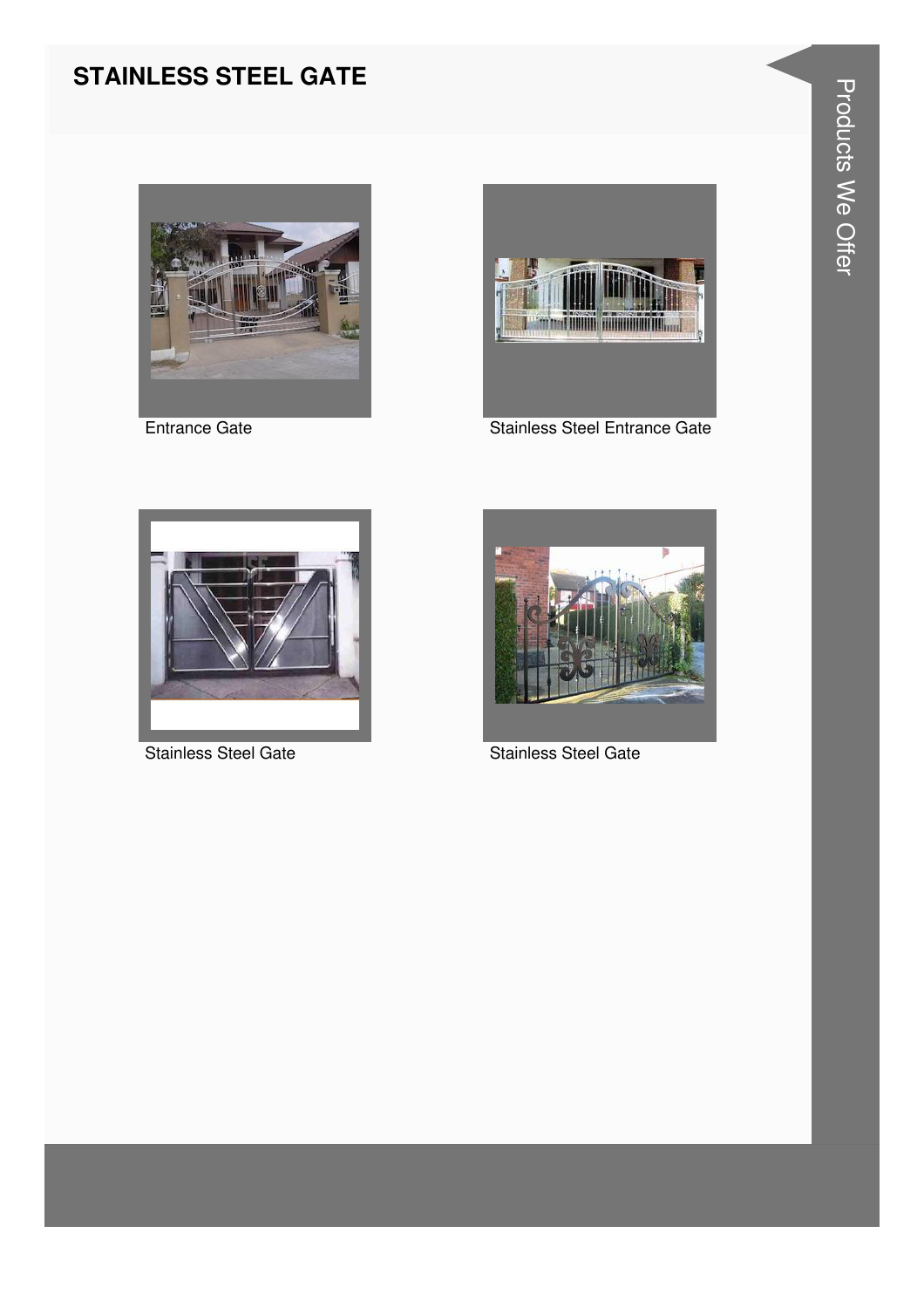#### **STAINLESS STEEL FURNITURE**





Stainless Steel Dinning Table **Stainless Steel Table With** Chair



Stainless Steel Dinning Table **Stainless Steel Table** 

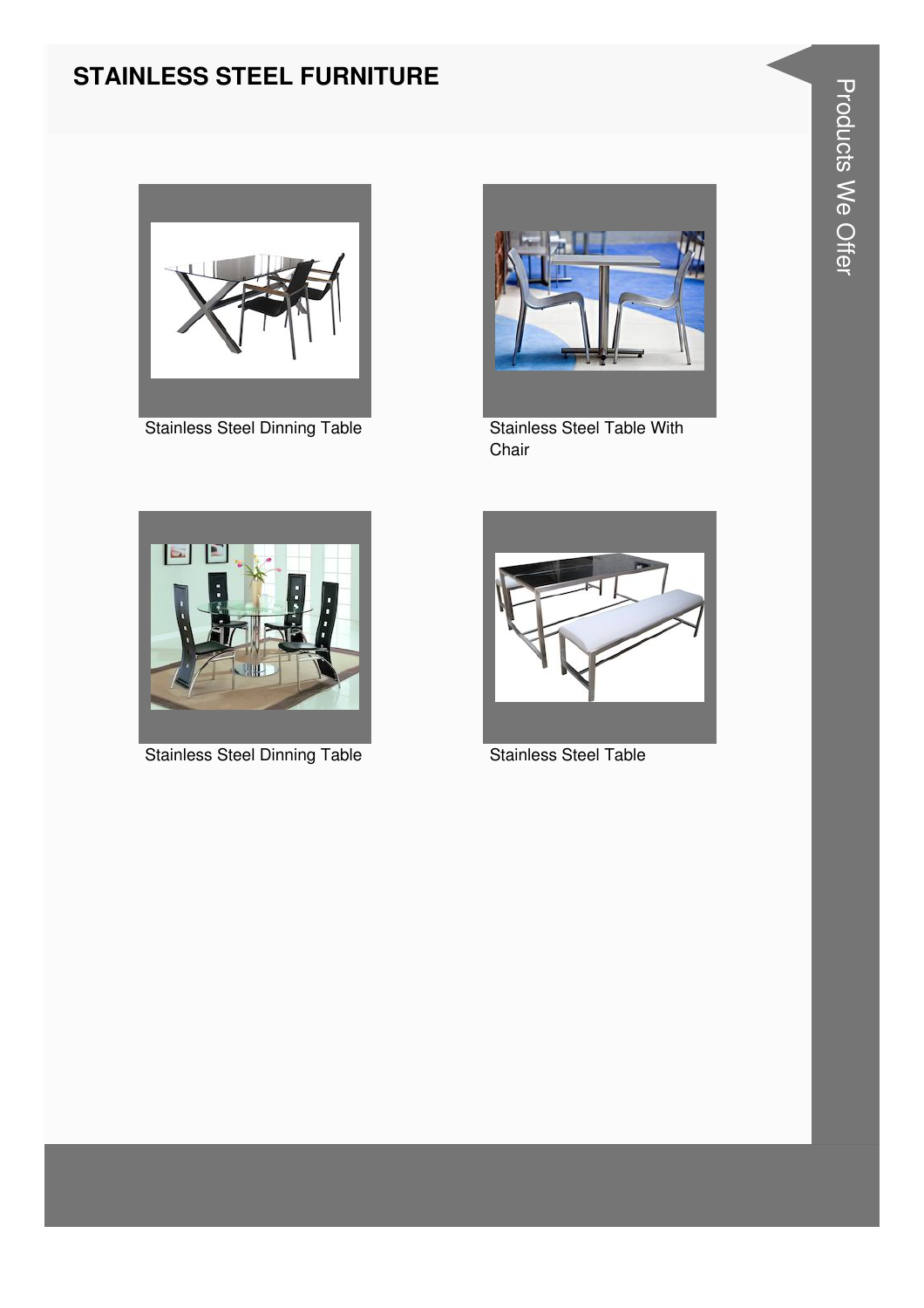#### **ROLLING SHUTTERS**



**Safety Roller Shutters** 



**Steel Rolling Shutter** 



**Rolling Shutters** 



**Rolling Shutter**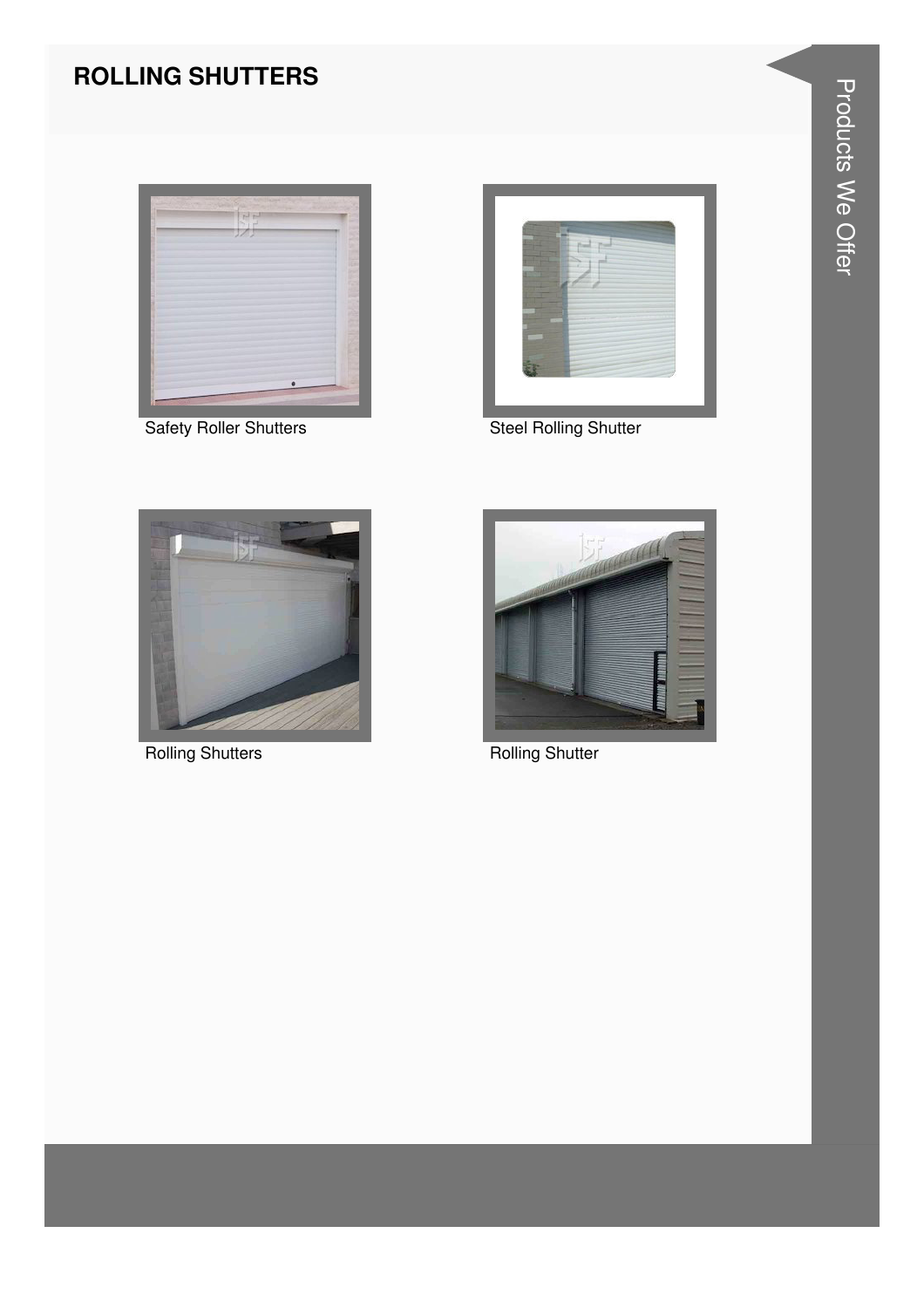#### **STAINLESS STEEL RAILINGS**



Metal Hand Railing



**Glass Railing** 



SS Railing



**SS Railing**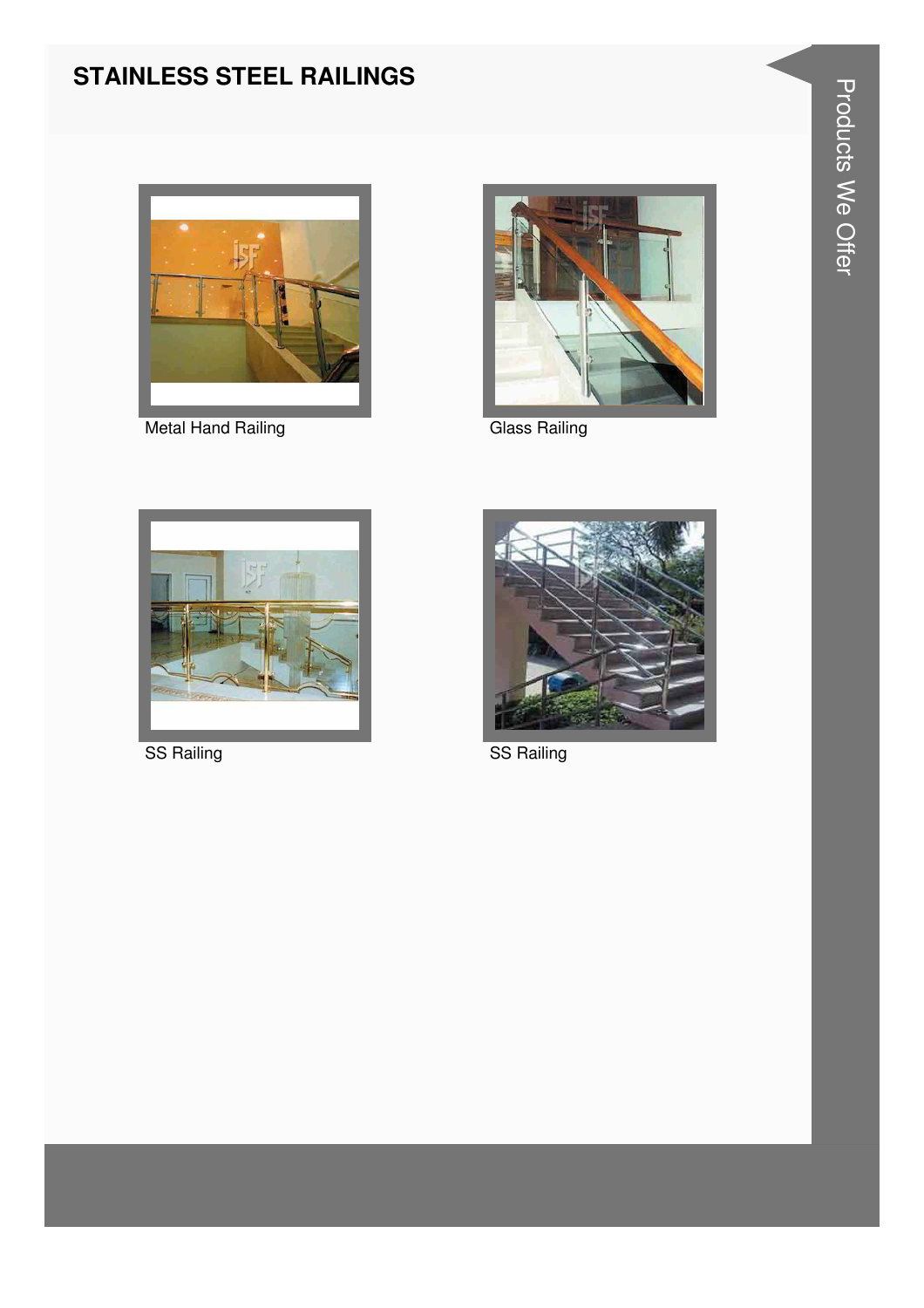#### **STAINLESS STEEL SHEDS**



**Parking Sheds** 



**Industrial Sheds** 



**Stainless Steel Sheds** 



**Stainless Steel Sheds**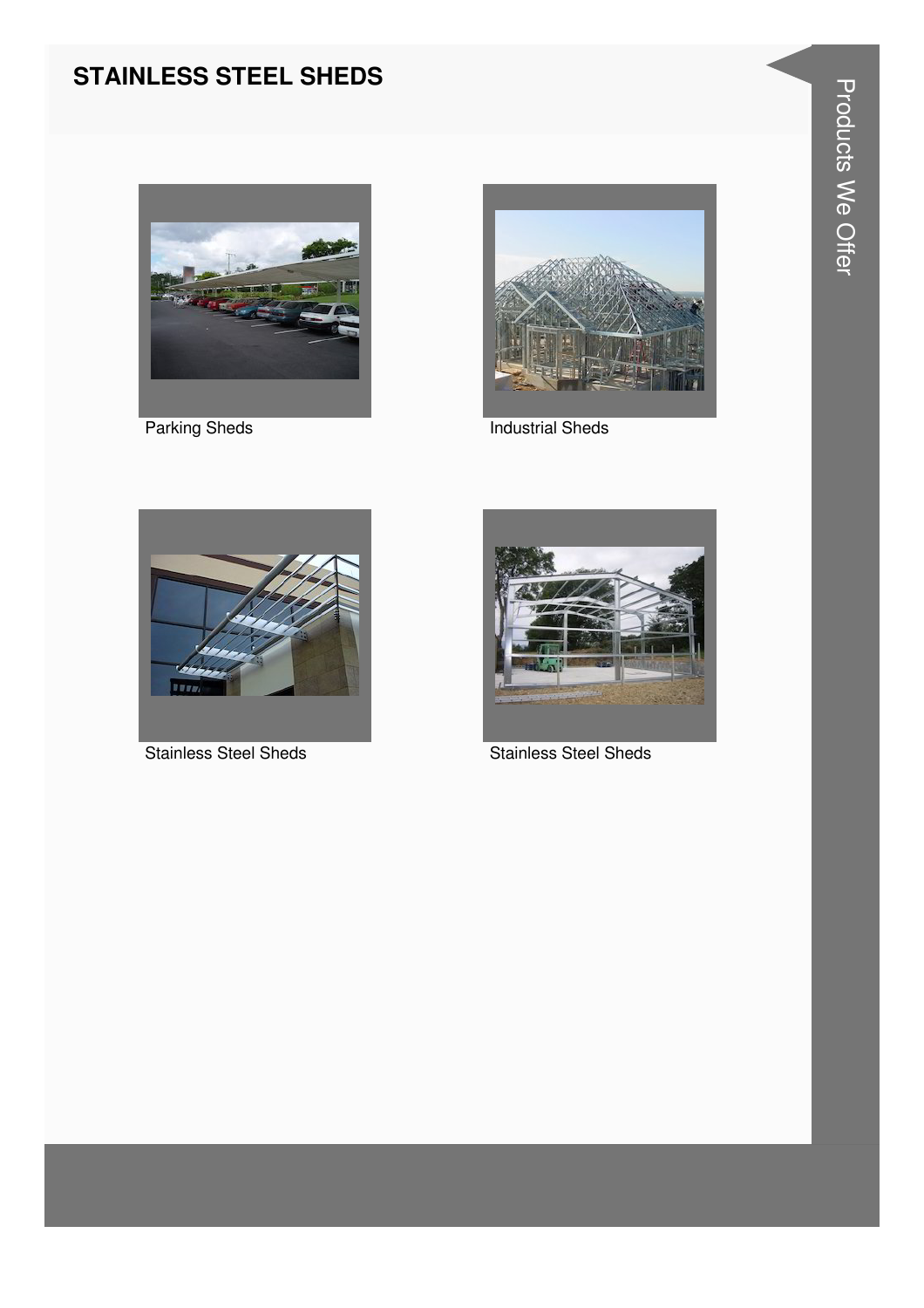#### **STAINLESS STEEL GRILL**





Stainless Steel Grill **Decorative Metal Grill** 





Designer Window Grill **Stainless Steel Grill** Stainless Steel Grill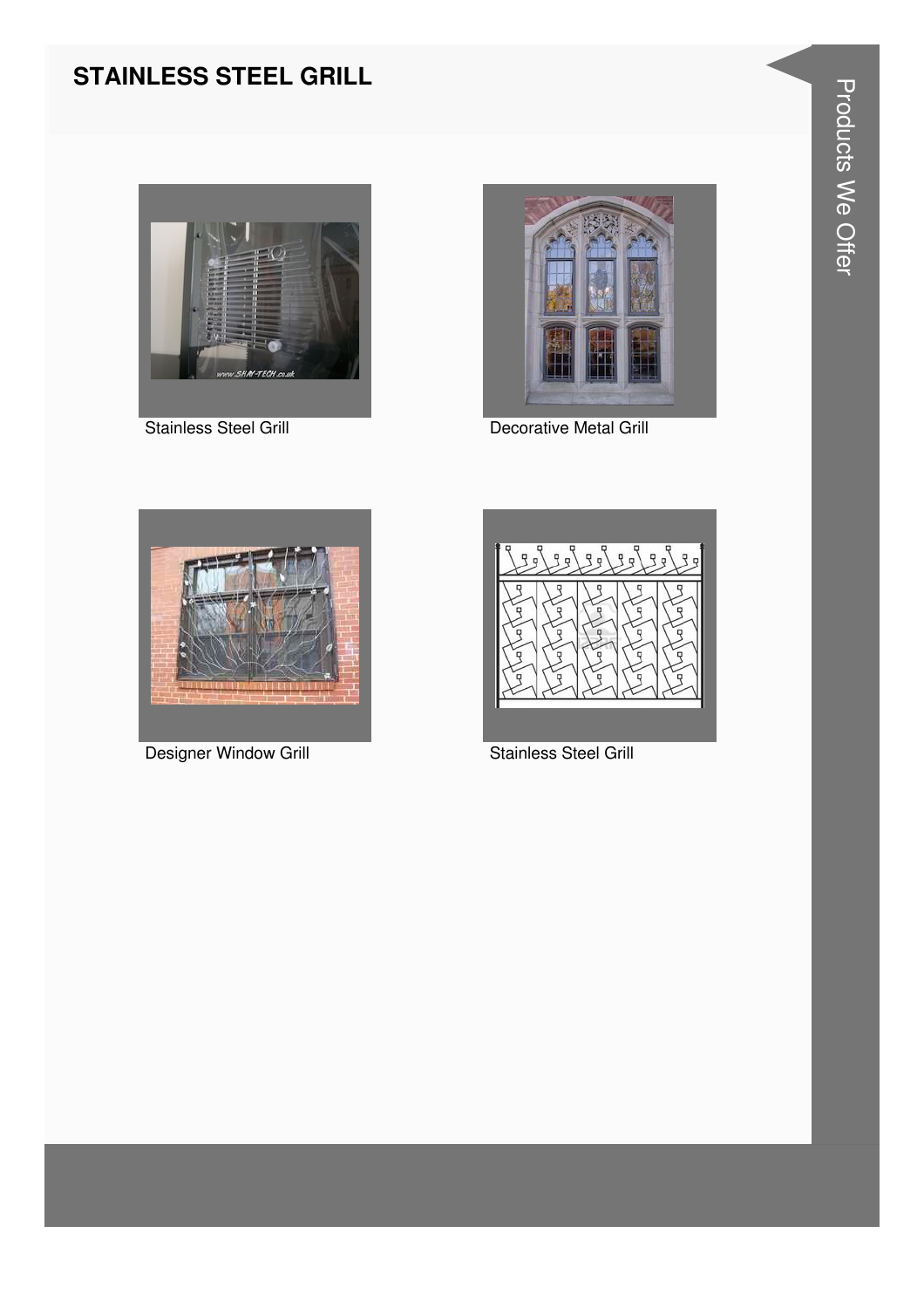# **METAL GRILLS**



**Stainless Steel Grill** 



**Balcony Grill** 



**Window Grill** 



**Metal Grill**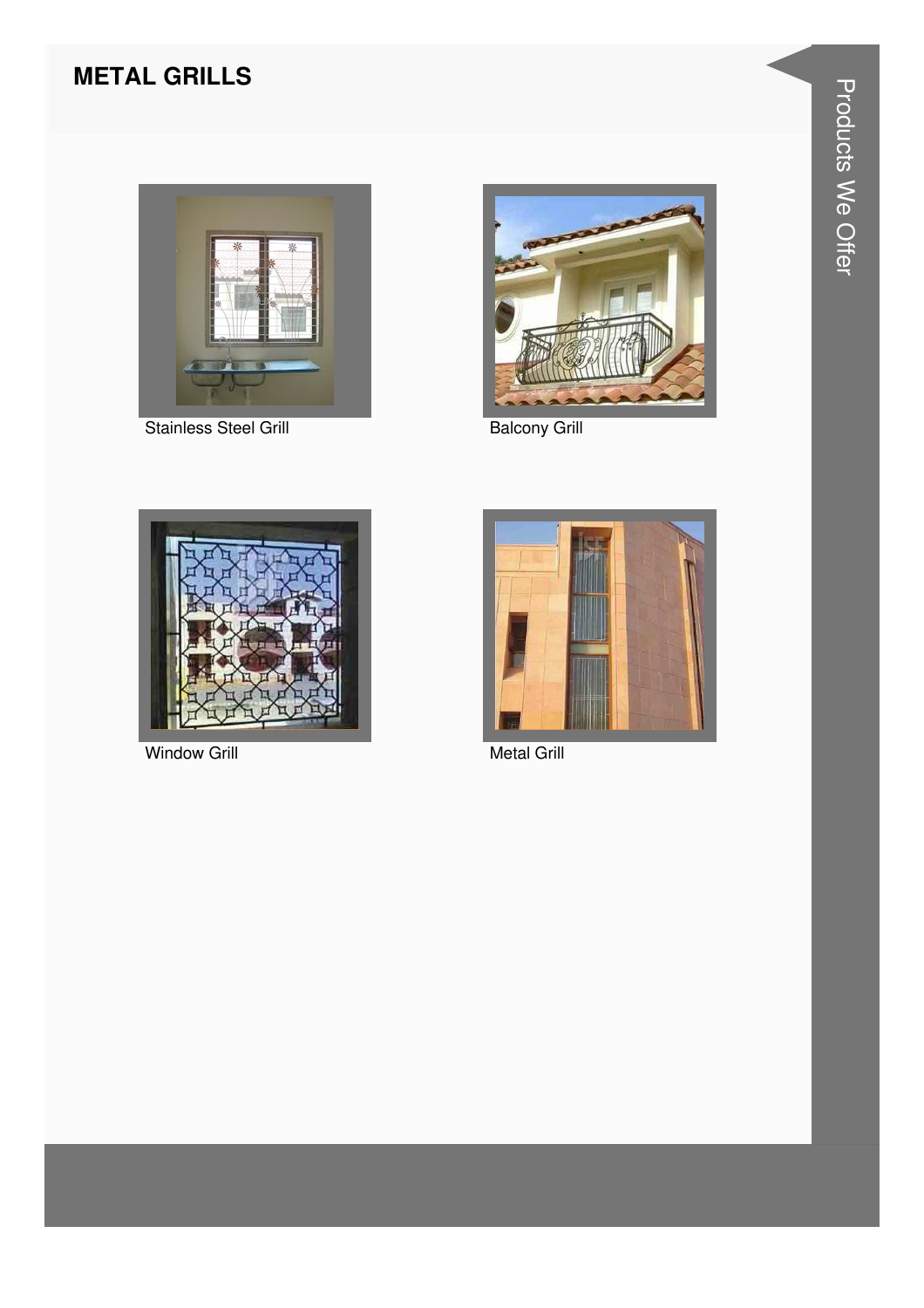# **OTHER PRODUCTS:**



**Stainless Steel Safety Door** 



**Stainless Steel Gate** 



**Stainless Steel Table** 



**Rolling Shutter**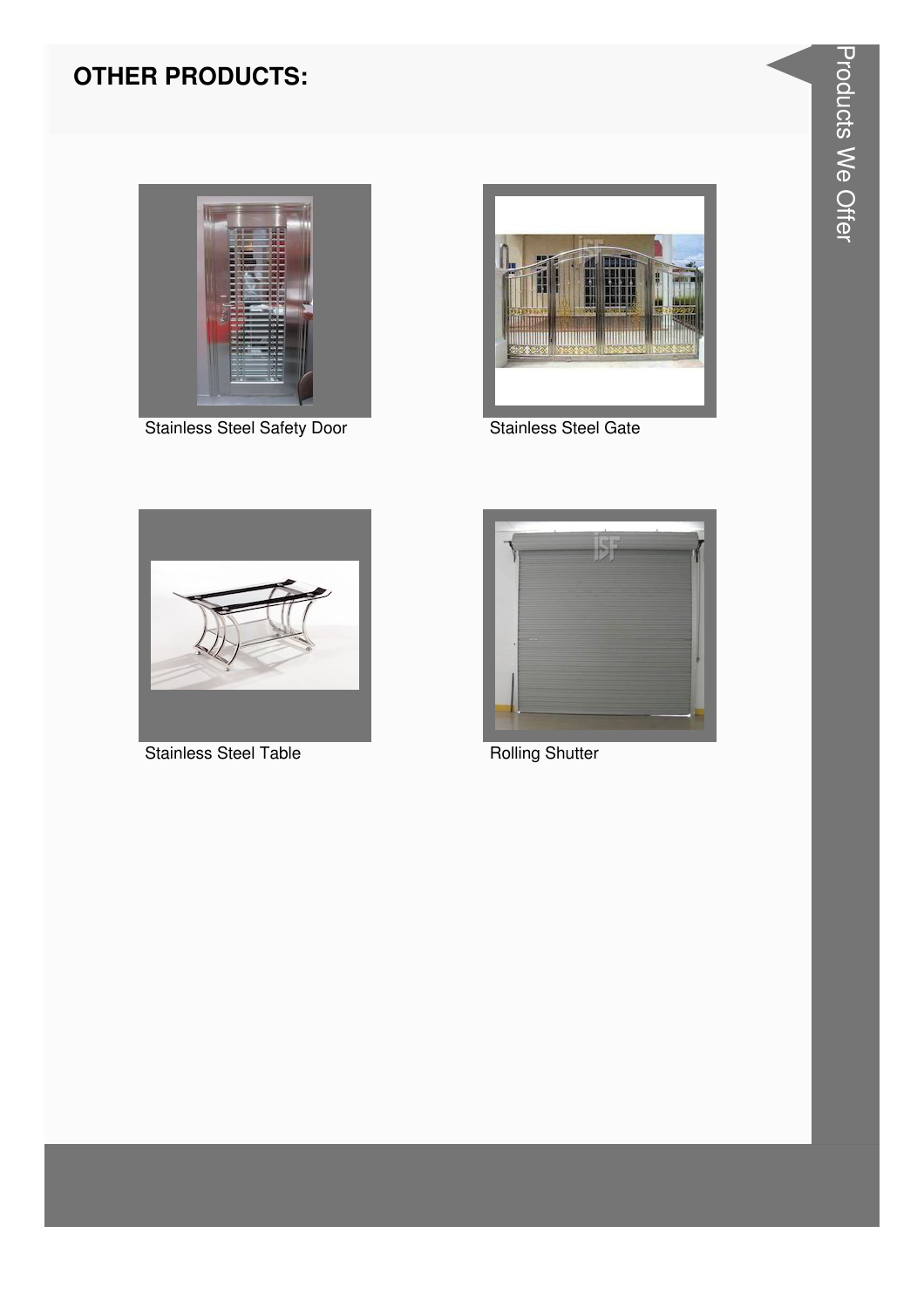# **OTHER PRODUCTS:**



SS Railing



**Stainless Steel Sheds** 



**Stainless Steel Grill** 



**Metal Grill**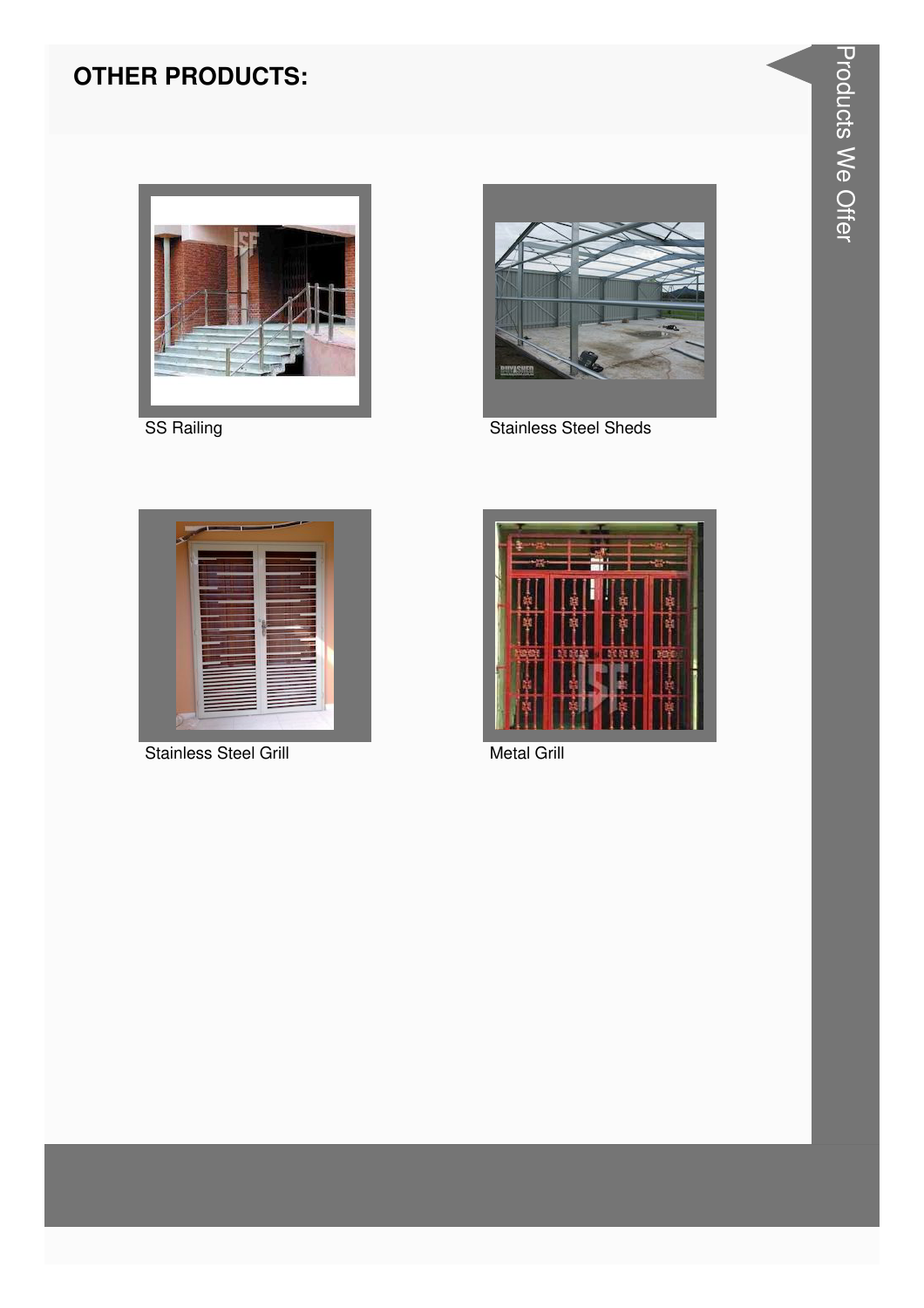# Factsheet

| Year of Establishment            | : 1995                      |
|----------------------------------|-----------------------------|
| <b>Nature of Business</b>        | : OEM Manufacturer          |
| <b>Total Number of Employees</b> | $\therefore$ Upto 10 People |